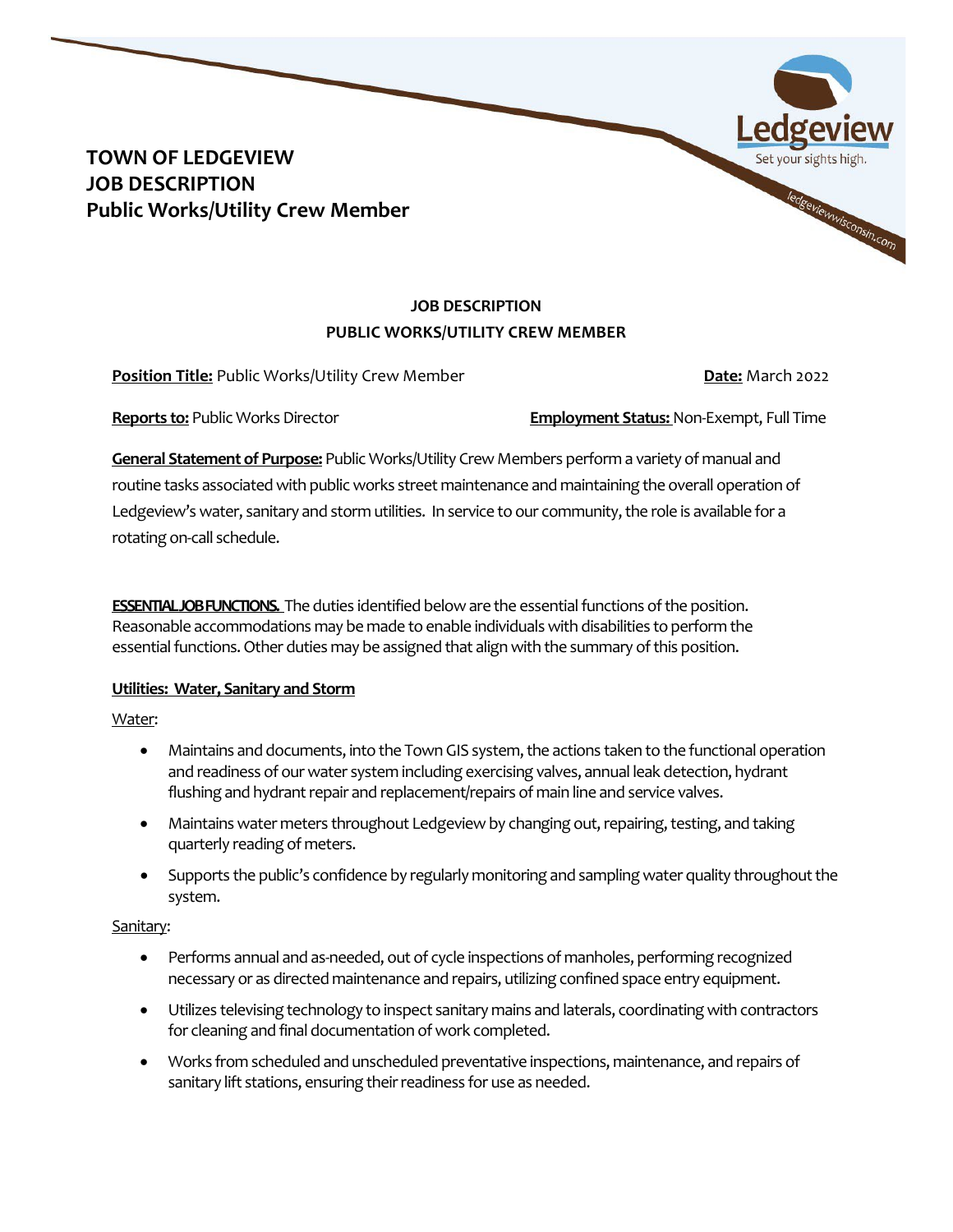#### Storm:

- Monitors inlets and manholes for scheduled or as-needed cleaning and repair to maximize their service life.
- Performs annual inspections, identifies maintenance and repairs to storm water ponds and outfalls, so they remain functional.
- Works from scheduled or as-needed dredging and landscaping of storm water drainage easements to reduce the potential of flooding or other water-based damage.

#### **Public Works:**

- Provides maintenance and repair assistance on various Town related projects including right-of-way, park buildings and grounds, general building, and minor roadway areas (i.e., shouldering, hot/cold patching, street signage repair/replacement and pavement marking).
- Works from scheduled or as needed sidewalk inspections and repair involving concrete flatwork and grinding.
- Uses powered and hand powered snow removal/salting equipment on Town owned parking lots, park facilities, sidewalks, and trails for their safe use by the public.

## **Administrative and General**

- Handles the final field inspection of work completed by contracted service providers to ensure expected results and quality levels are met.
- Works from scheduled or as needed maintenance and upkeep of town vehicles and equipment by performing oil changes, refueling and other minor maintenance or repairs.
- Perform duties in a safe manner, conforming with state, local and Town regulations.

## **QUALIFICATIONS**

## **Minimum Education, Experience and Certification Requirements:**

- Graduation from a high school or GED equivalent.
- Two years of related experience.
- Must possess a valid State driver's license or shall have the ability to obtain one.
- Must obtain Wisconsin Grade 1 Waterworks Operator Certification with subclass certification for distribution and groundwater within two (2) years of employment
- Must obtain Wisconsin Wastewater Operator Sanitary Sewer Collection Certification "SS" within two (2) years of employment
- Must obtain Competent Person Certification within two (2) years of employment

## **Required Knowledge, Skills and Abilities:**

- Perform and record arithmetic computations accurately and quickly.
- Accurately read and record data from various type of meter dials.